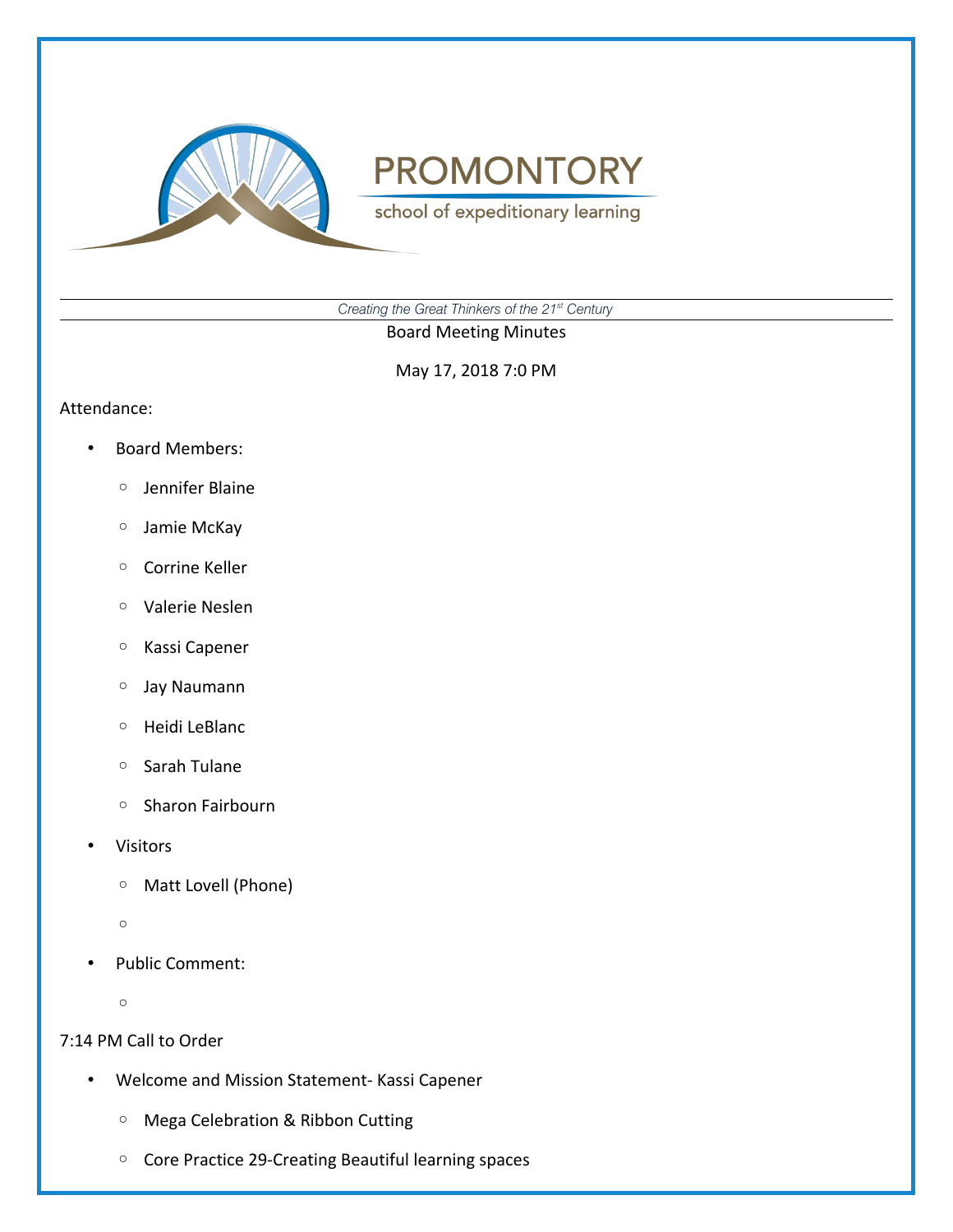

school of expeditionary learning

*Creating the Great Thinkers of the 21st Century*

7:22 PM-Training-Jennifer Blaine

- In the future, Jennifer will be sharing the training with members of the board to teach.
- Legal and Policy Issues for Charter Schools
	- Schools must establish legal standing
	- Track legislative changes

### 7:34 PM- Minutes

- **Action:** Valerie motions to approve the April 19, 2018 board meeting minutes. Jay seconds the motion. Passes unanimously.
- 7:35 PM- Public Comment
	- No Public Comment

## 7:35 PM-Business Items

- Mega Celebration- Kassi covered in welcome
	- Board members and VIPs invited to sit in front row (there will be reserved seating)
	- Set-up at 2:00 on Saturday
- EOY Bonuses
	- Finished discussion
- Next Fiscal Year Salaries/Wages
	- Finished discussion
- Fall 7/8 overnighter kick-off
	- Expedition- camp out in Southern Utah
	- September 26-28
- 8:10 PM- Finance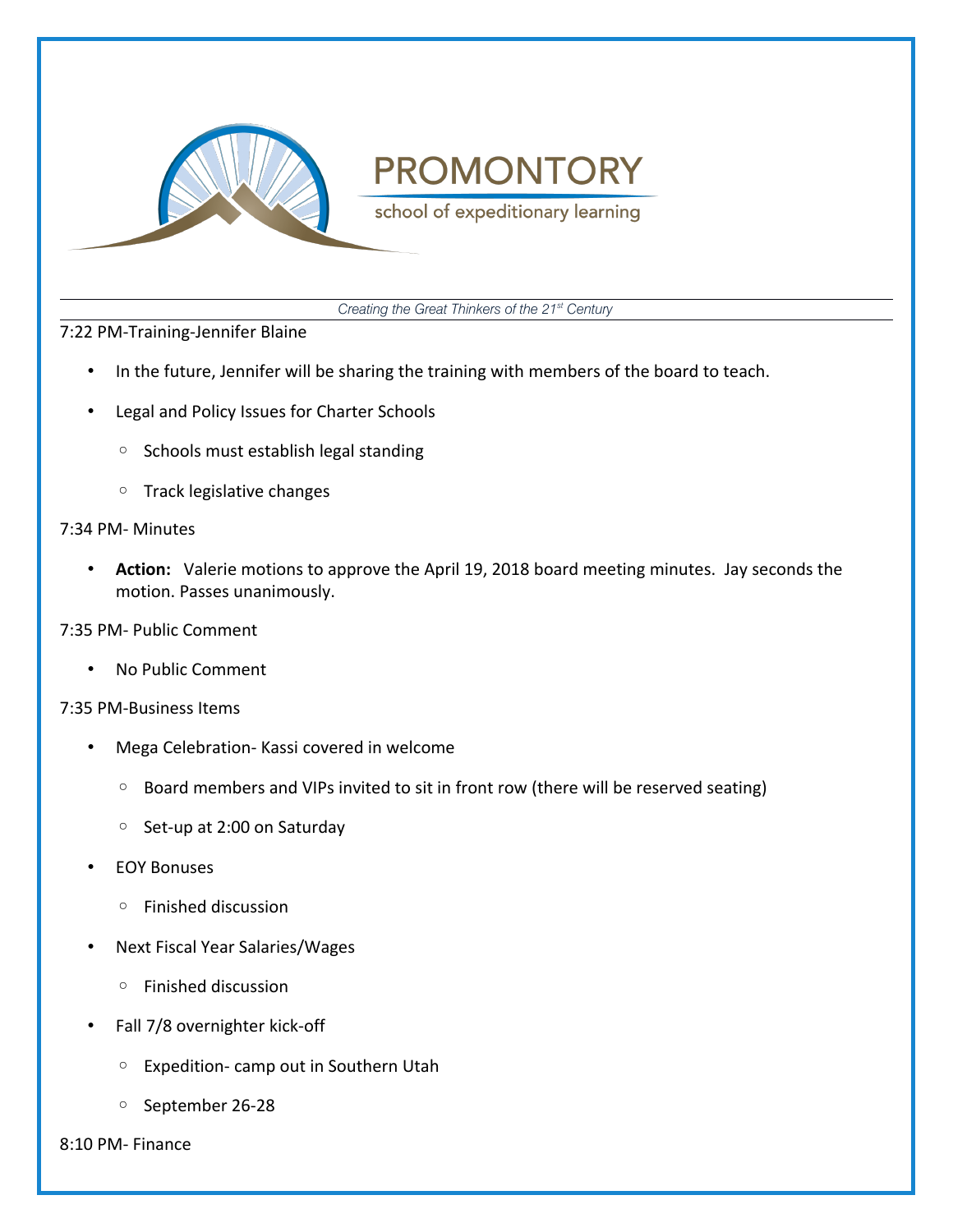

school of expeditionary learning

*Creating the Great Thinkers of the 21st Century*

- Budget Review- Matt (via Phone)
- Current Fiscal Year Final Amended Budget
- Next Fiscal Year Annual Budget
- For Fiscal Year 2019 our budget increase will be going toward salaries

### 8:00 PM Action Items

- Policies
	- **ACTION:** Heidi motions to approve the uniform policy as written, and adding a blurb about procedures. Valerie seconds the motion. Passes unanimously.
- EOY Bonuses
- Next Fiscal Year Salaries/Wages
- FY2018 and FY2019 budgets
	- **ACTION:** Valerie motions to approve the fiscal year 2018 budget. Kassi seconds the motion. Passes unanimously.
	- **ACTION:** Valerie motions to approve the fiscal year 2019 budget. Kassi seconds the motion. Passes unanimously.
- **Expeditions**
- **ACTION: (7:45 PM)** Kassi motions to approve the 7/8 geocache expedition for 2018/2019 school year and the over-nighter kick-off. Jay seconds the motion. Passes unanimously.
- **ACTION: (7:49 PM)** Heidi motions to approve all the expeditions for the fall 2018/2019 school year. Valerie seconds the motion. Passes unanimously.
- **ACTION: (10:06 PM)** Valerie motions to approve the director's salary and bonus as discussed in the executive session and proposed by the executive committee. Jay seconds the motion. Passes unanimously.

8:43 PM- Director Report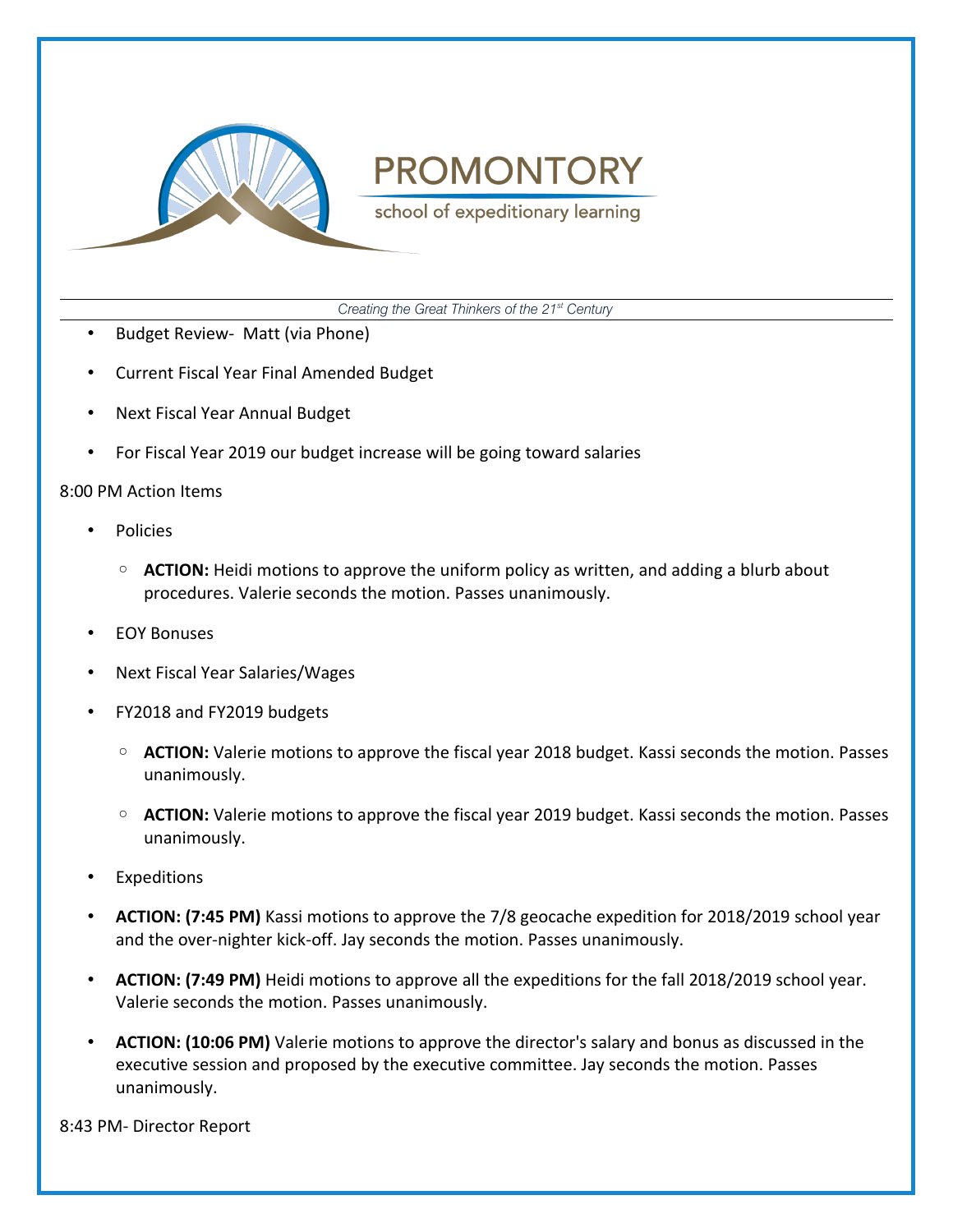

school of expeditionary learning

*Creating the Great Thinkers of the 21st Century*

- State of the School Report
- Staffing Update
	- Lianna Hill-1st/2nd went to Denver with the team
- Enrollment: Total 473
- Achievements:
	- 7<sup>th</sup>/8<sup>th</sup> Celebration was pretty great
	- A lot of West Side progress
		- planter boxes
		- Railing
		- Mulch (child labor, or service? *You make the call...*)
		- Pollination Garden
		- SAGE
- Professional Development
	- Early Literacy-State training
- Charter Agreement Goals-Board Performance and Stewardship
- Lottery

### 9:24 PM- Executive Session

- **ACTION:** Valerie motions to approve an executive session to discuss the character, professional competence of an employee at the school. Sharon seconds the motion. Passes unanimously.
- **ACTION:** Valerie motions to leave an executive session. Kassi seconds the motion. Passes unanimously.

10:07 PM- Adjourn